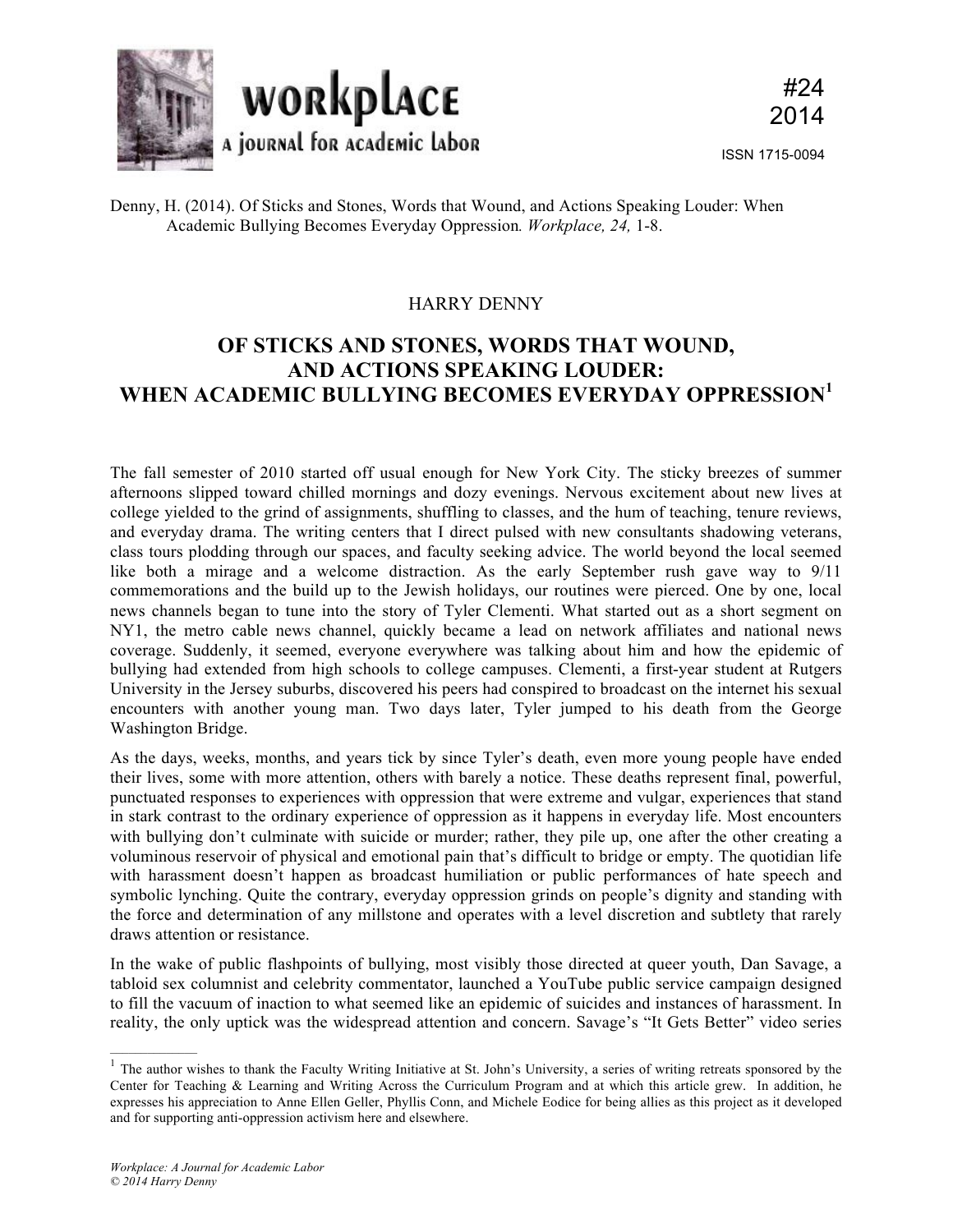has sought to present role models who have overcome anti-queer bullying in adolescence and gone on to thrive as well-established, stable adults. Whether produced by celebrities or ordinary folks, the campaign has gone viral, raising awareness throughout popular culture and even extending to unexpected sectors like organized team sports, where professional athletes increasingly assure the wary, "It's okay to play." I don't doubt that these PSAs have saved lives or prevented suicides among kids in small town America or in some forgotten corner of Brooklyn. There is no doubt that Rick Mercer's passionate "It Gets Better" "rant" over inaction following the tragic suicide of Canadian student Jamie Hubley raised conscious and awareness. But the campaign feels misdirected and ill fitting for the lived reality of everyday oppression.

Back on my campus, in the writing center, I was struck by the silence, what seemed to be a lack of any response to Clementi and what had become the subject of fierce talk and action, even protests, at other colleges. At St. John's, the quiet was unsettling because the institutional mission values advocacy around social justice. As a Catholic, I understood the theological reticence to address the sexuality dynamics at the heart of Clementi's suicide (even if I couldn't disagree more), yet I was drawn to the hypocrisy of an institution with a tradition of combating oppression appearing blind and silent to bullying, regardless of the identities and practices of those who are the objects of it. I also could look across my staff of seventysome writing consultants, who represent a range of ages, races, cultures, and experiences. Some were queer. Others were on their own journeys of self-discovery, travels both similar to my own but surely just as unique and fraught. I knew still others had LGBTQ friends or were sympathetic to the cause of social justice around sexuality and gender. Regardless of identity, nascent or not, or allegiance to progressive politics, most of my students looked to futures where leadership would be a significant part of their personal lives and professional portfolios. What lessons were my institution or I teaching them, if we remained silent, if we made no space to talk about Clementi or the everyday experiences of dealing with and combating oppression, if we didn't model an ethical or responsible form of leadership that held true to our common values?

I knew my own experiences as a gay man, a writing center director, and a pre-tenure faculty member at the time. It must have been during one of my hour-long commutes to campus that it all began to click for me, why I had a simmering rage about the silence on campus, the popular response to these suicides, and the inability to combat it. I realized I was, myself, immersed in a local culture of harassment whose roots were in homophobia and heteronormativity and also dovetailed with a repertoire of institutional and workplace bullying. The environment was so thick with the treatment that it was hegemonic, a natural term of existence in this space. My experience is a cautionary tale not just for queer people in academe, for junior faculty, or for those who find themselves in WPA positions. Most importantly, my experiences with a bullying workplace dovetail with the tensions inherent to Clementi's suicide and the mantra "It Gets Better." When our public rhetoric fails to match or address a moment and instead defers action to another time, such occasions inscribe crucial lessons about the shape oppression takes and its role in our society and culture, whether as abstractly or remotely experienced as a collective or a nation or as local as a community or profession. In my years of negotiating my place in a private, urban, religiously-affiliated university, I'd never named what was happening to me as harassment. I just always knew that this job, this context, was profoundly different from my prior workplaces because the resistance to my leadership had been so grudging and intractable. I figured I had to fumble and bumble to a new set of chops. But the combination of the college student suicides and the YouTube campaign spurred an epiphany: As our eyes and energies turn to the vulgar or grotesque instances of harassment, our gaze and action is blinded and blunted to oppression as it's practiced in our own backyards. My story began early in my career at St. John's University when the scope of my position expanded from the fledgling branch campus writing center to include faculty direction of the larger one with a longer history. The bigger writing center had been a much smaller space that my colleague and its former director has written about (Owens). Isolated and subversive, it had been a clubhouse with an identity deeply immersed in its home English department and a site where a collective of students and staff were deeply invested, even if not especially connected to a larger intellectual and academic community of practices around writing centers.

My directorship came on the heels of that writing center's expansion into a marquee space at the heart of campus, a higher profile and an expanded mission to reach students throughout their college careers. The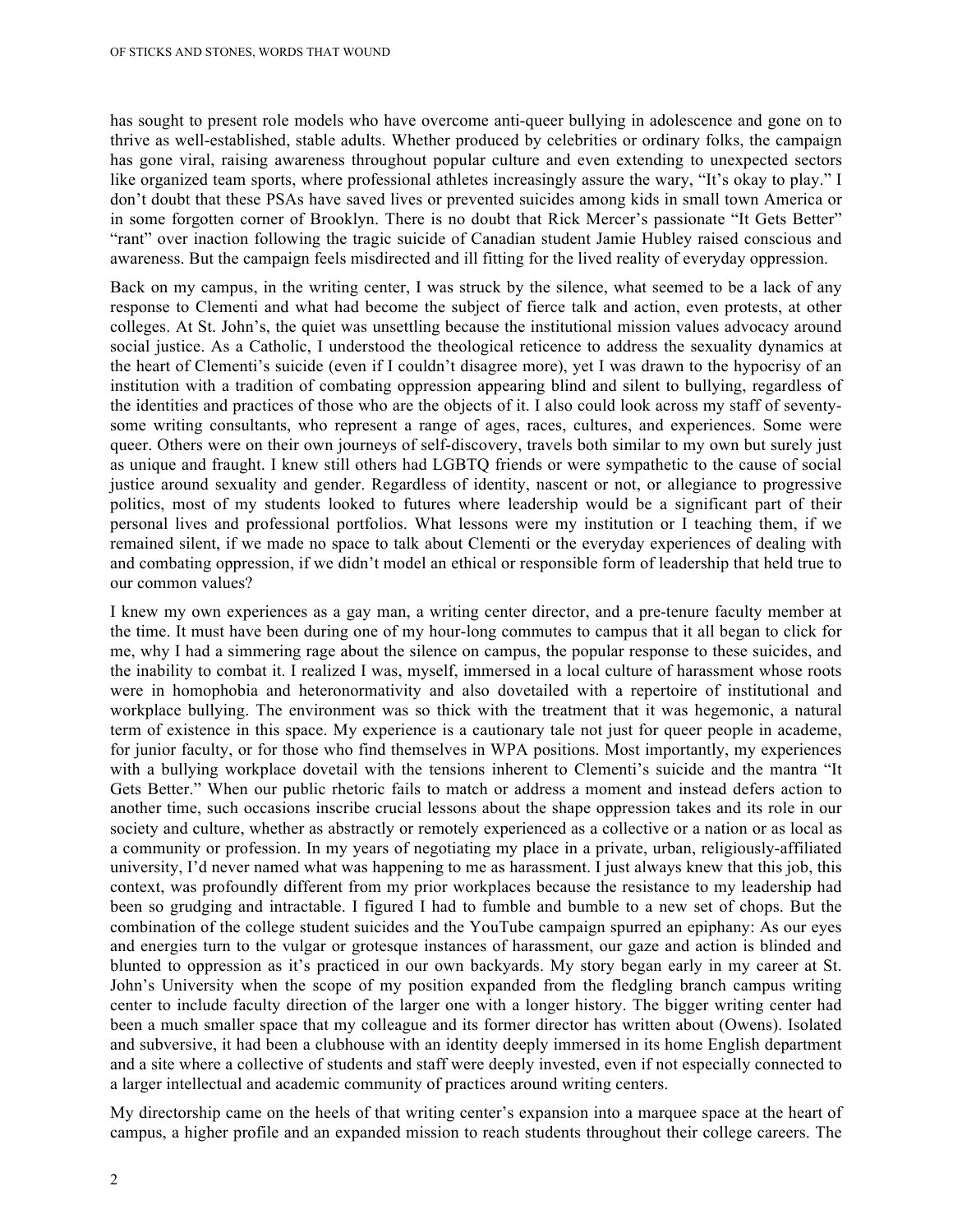writing center went from working with hundreds of students to thousands, from a handful of disciplines to most on campus, from little accountability to tremendous scrutiny. It no longer could be a clique, bonded by a contradictory combination of academic elitism and marginality. The actors in this highly visible writing center could no longer perform a collective identity that reveled in institutional subversion, because its new reality signified consummate privilege. The writing center was now venerated and a focal point of pride throughout the university. With its newfound visibility and cred, the writing center needed practices that matched its profile: It required a professional veneer steeped in the field's best practices and mechanisms to measure its efficacy and accountability. Since this culture shift was abstract and amorphous as much as it was palpable with pressure and pride, scapegoating became a natural response to changes that were inevitable, even if intractable and hard to resist. If, instead, frustration could be projected onto an individual – on me – then the collective resentment could have, at last, a tangible object and outlet on whom many could focus their energies.

This new writing center with its greater status, new values and different practices represented a rising tide against the still waters of an existing staff who drew inspiration from memories of the old, more intimate space they once inhabited. This old guard presented a critical mass that was wary of the corporatization of what the writing center had come to represent; it stood in stark contrast to the former iteration that was less formal, structured in looser ways, an outpost for poets, fiction writers, and other star students of the home English department's literary program. Suddenly, this writing center, along with its companion units for first-year writing and writing across the curriculum had a profile, infrastructure and resourcing that eclipsed, it seemed, the natural or hegemonic social and academic order and standing. This upstart writing center didn't know its place and needed to be brought into line. This story, the one of ongoing conflict within English departments around how they imagine themselves and how they stay relevant, along with the rest of the humanities, is the stuff of legends and clichés. In this instance, the narrative played out through multiple characters, scenes and actions, so the details are less relevant than the shared bond forged through suspicion, recrimination, and doubt.

Such stock experience with academic rivalry and petty jealousy didn't stop at coveting physical space and symbolic status, an on-going tango of who's more esteemed, how people are positioned vis-à-vis one another, who has which students, and what perks get parceled to whom. The particulars of the treatment in my context would only serve to identify the actors all of whom no doubt have their own equally valid versions of the conflict, no doubt interpreted as benign and far less consequential and damaging as my own. One way to tell the narrative might be to speak into how faculty competed over students, or how conflict was manipulated or escalated in ways that made student and faculty interactions fraught with tension in a dynamic where people couldn't manage or repair reputations. Drama begat drama, factions formed and subdivided, and divisions morphed from the innocuous to the ideological and interpersonal. The side a person took came to have tangible consequences for the learning, working, and social environment within the writing center and beyond, wherever the interests came into contact with one another. My own personal tipping point came when one person in the department dubbed me "the Fag." On hearing that, I joked that I doubted that I was *the* fag, but rather *a* fag because I knew that I wasn't the sole homosexual in the program. Turning to senior faculty in the department, I was waved off from pressing the issue of the environment, warned that someone on the cusp of tenure might not want to rock the boat too much. Besides, as I moved from one veteran colleague to another seeking counsel and support, the same refrain was intoned: It gets better.

By and large, society has a difficult time imagining oppression that happens on the everyday level, interaction that harms through passing words, averted eyes, whispered innuendos, and the general microphysics of formal and informal networks of mutual support mobilized to punish and ostracize. People aren't naturally inclined to see quotidian interactions and typical routines as sites and fodder for the mean boys and *Mean Girls* in our midst. Instead, we're ginned up to only respond to horrific instances (or not): Young boys being molested by men who ought to be their guardians, not their predators; a college man tied to a fence and beaten to death as a perverse lesson in gay panic for straight men; a black man dragged in chains by a pick-up truck; a congresswoman and others shot in cold blood for being ideologically different. The list goes on, and we gather, we march, we denounce, we debate, pass, and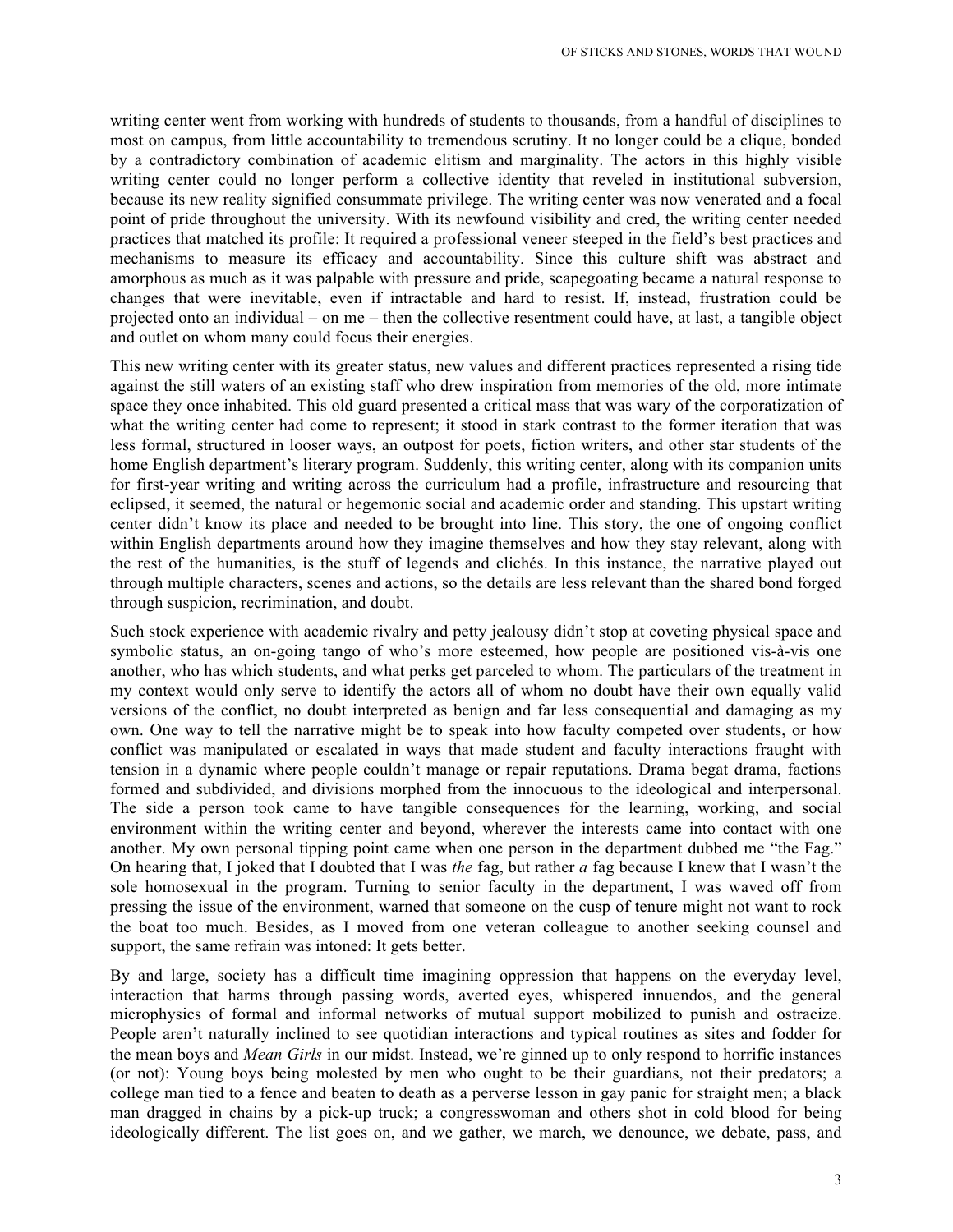implement laws, and then we move on until the next vulgar moment or incident. But the everyday practice of oppression is subtle, an art of coercion practiced with more finesse than gauche displays of individuals getting in one another's faces and business. It's proper, it's discreet, it's unrelenting in its ordinariness. Where Fred Phelps and his Westboro Baptist Church of Kansas or the Klan and Aryan/white power marches of yesteryear were obvious, messy, and unfiltered, the everyday practice of oppression has the crisp neutrality of middle-class America, where no-muss-no-fuss begets a political consciousness of the normative and hegemonic, even if the referents are mirages that dissipate with the slightest scrutiny. These practices aren't exercised through the public rhetoric of civics, but taught through a political correctness turned toward cohesion and exclusion. From the puff of a hushed comment in passing, or the slight touch to an arm, steering glance and raised brow, these lessons are spoken and performed as well as engrained through the ordinary old-boys networks reinvented for postmodern times.

Not too long ago, the use of the vulgar forms of oppression to exercise power and domination was part and parcel of everyday life and the routines that maintain social order and its attendant hierarchies. Those practices were, at their core, public performances, demonstrations of power that act as object lessons for "correct" behaviors and beliefs and for a host of privileged subject positions—the dominant, the sovereign, the leader. Once people were lynched or brutally beaten as an object lesson of power and the performance of oppression; today people still murder just as easily as they drive someone through harassment into suicide. Michel Foucault and Guy Debord might name these vulgar events as "spectacles," practices of power and domination that tie into the evolution of discipline as well as into the rise of contemporary media-saturated/initiated cultural obsessions. For Foucault, the spectacle emerged as a literal execution to demonstrate a sovereign's power, but today's society has dispersed the exercise of power through more subtle means of shaping and honing of bodies and minds as they pass through any number of institutions and everyday practices. That's not to say the pedagogical value of the spectacle has dissipated. Today, the spectacle still drives moral education. While we no longer gather at the town square to witness the beheading or quartering of someone, we still gather in front of televisions, computer screens, or wireless devices to virtually witness our spectacles.

In Tyler Clementi's case, the vulgar spectacle was initiated at the point his peers broadcast moments of sexual intimacy and exploration, but the performance was intensified and magnified on multiple fronts and levels, from the internet to the media coverage. An individual trauma was made collective, and oppression gained a pedagogical power and proxy through its dissemination. While the immediate moment represented a relatively closed circuit and population, it gave birth to Tyler's suicide and later a criminal investigation that became a salacious story that took on a life of its own in the media, inscribing and retelling the moral lessons embedded in the complex event – the violation, the death, and the prosecution. Just as the kids in the dorm room across from Tyler's couldn't resist looking, the media depends on the public's refusal to turn away, to switch off their screens. Tyler was being taught a lesson no less intense than the scrutiny that his tormenters were given, no more subtle than those of who watched, who tuned in day after day, long after that night in September, 2010. We were being inscribed as proxy witnesses, being taught lessons from that moment of outrage and scarred in ways that were supposed to approximate the horror that Tyler must have felt. Of course, we'll never know how he truly felt or whether our lessons are apt. But in those exercises, we gain teachable moments that are ironically illusive because they index experiences with harassment that are rarely duplicated.

Oppression on campuses and elsewhere doesn't often present itself as such searing displays of power that burn into collective experiences as shared rallying points. Campuses don't need to gird themselves for frequent outbreaks of rioting or gun-toting disaffected students. Instead, systemic harassment happens more frequently, tangibly, and with greater consequences on an everyday, hegemonic level. Research on bullying and that in the context of college campuses is relatively extensive. Darla J. Twale and Barbara M. De Luca have the most comprehensive overview of the phenomenon in higher education in the context of intra-faculty incivility. Their research echoes the findings of workplace incivility in a broader college context, whether students are targeting faculty, or vice versa (DeSouza). Peppered with sidebar narratives and reflections from individuals who have been harassed by colleagues, their overview suggests two major forms of pathological incivility in higher education: bullying is more individual, one-to-one in nature,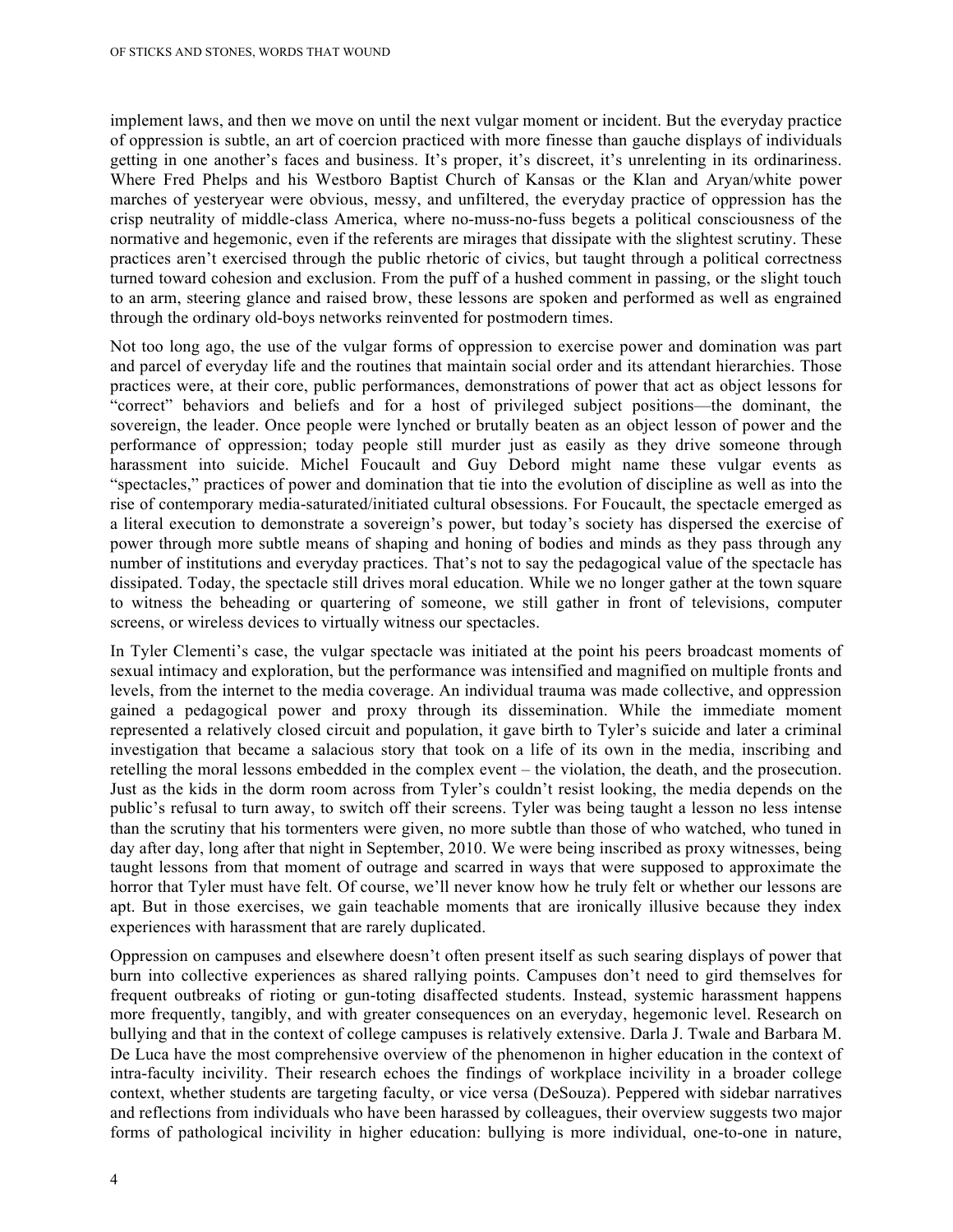whereas mobbing presents itself as a group form of bullying, often involving a faction attacking an individual through various means. Jeanmarie Keim and J. Cynthia McDermott's work carries forward those definitions and cites literature that defines the variables that contribute to people being targeted like frequency, intensity, duration, and power disparities. Generally speaking, the victims of academic workplace bullying and mobbing among faculty are seen to have skills, ethics, and independence, or they signify themselves (or are signified) in ways that threaten bullies or the mobbing group (Keim and McDermott 168). Often the trigger for the treatment can be as simple as possessing a "viewpoint [that] is beyond the invisible line of what is an acceptable opinion within the department" (Keim and McDermott 169). The bullying and mobbing can become tangible through "[v]erbal abuse, threatening and intimidating conduct, constant criticism, undermining work performance, exclusion, marginalization, overloading of work, and taunting" (Lester 445). All the research indicates that gender, race, and ethnicity can be contributing factors, though I ran across little hard data on the incidence and frequency of sexuality as a predictor or variable (it might be very well collapsed with gender). Gary Olson writes in *The Chronicle of Higher Education*, "No injustice, however great; no personal affront, however offensive; no decision, however wrongheaded, can justify abusive discourse – be it in print, in person, or in public." Piper Fogg, also in the *Chronicle*, notes that bullying can be debilitating in academe, not just to the object's social standing in a department, but also culminating in lasting psychological damage, from anxiety and stress disorders to clinical depression.

The consequences are stark for objects of departmental or academic bullying and mobbing. A person is driven to frustration, anxiety, isolation, and, if circumstance permits or forces it, departure. While retention is usually a huge concern around students, the loss of faculty or the risk of legal jeopardy and financial liability can be major by-products of hostile academic landscapes. Taking flight from hostile classrooms or offices or filing harassment lawsuits are culminations of environments that can be (and should be) challenged. These cultures of bullying or mobbing represent struggles over everyday landscapes by individuals and collectives, or, as Michel de Certeau argues, people acting on and through institutions in sense-making sorts of ways. De Certeau believes people navigate their worlds through what he calls tactics, while institutions try to hem people in, determine their actions, steer them in the "correct" ways by policing their use and activity. Tactics are subversive moves that enable actors to reclaim or work contrary to the institutional, the preferred, the dominant. We tend to think of the subversive as innocuous – scrawling graffiti on walls, jaywalking, speaking against the grain, occupying a public park to protest governmental connivance with industry and commerce.

However, resistance also can be about people oppressing one another, whether out of some misguided notion of leveraging for power, a move to gain greater control over conditions not entirely within one's purview. Though often more formally educated than blue-collar laborers, academic workers are no less susceptible to acting against collective interest, in counter-productive pathological competition with one another, through practices that don't challenge institutional relations and reify collective false consciousness. When academics factionalize ourselves, when cliques confound common interest, we further remove ourselves from critical understanding of our place as workers divided against one another, instead of acting as a mobilized collective against institutional practices and systems that truly disempower and oppress in macro, global sorts of ways. In our jockeying with one another, in discovering new means to put one another down, actors are using tactics, to channel Pierre Bourdieu, to compete over dominant visions and practices of local social and cultural fields, ultimately over status and privilege, regardless of formalized structures and dynamics that may officially be in place.

Bullying and mobbing are tactics of symbolic violence used to position, reposition and dispossess individuals and groups for the benefit of others, all the while never contesting the official strategies that act on the dominant and marginal alike. In my case, as a pre-tenure faculty member, being an object of mobbing enabled my harassers to gain status and power in the short run  $-1$  was shut up, shunted, and ostracized – but my treatment didn't improve their chances for tenure, garner them greater perks beyond being more "popular," or transform anyone's institutional status (or any department's or unit's standing for that matter). It was a prolonged silly season, as our President termed his own taunting during his first national campaign. Rather than, for example, recognize the mechanisms that corporate higher education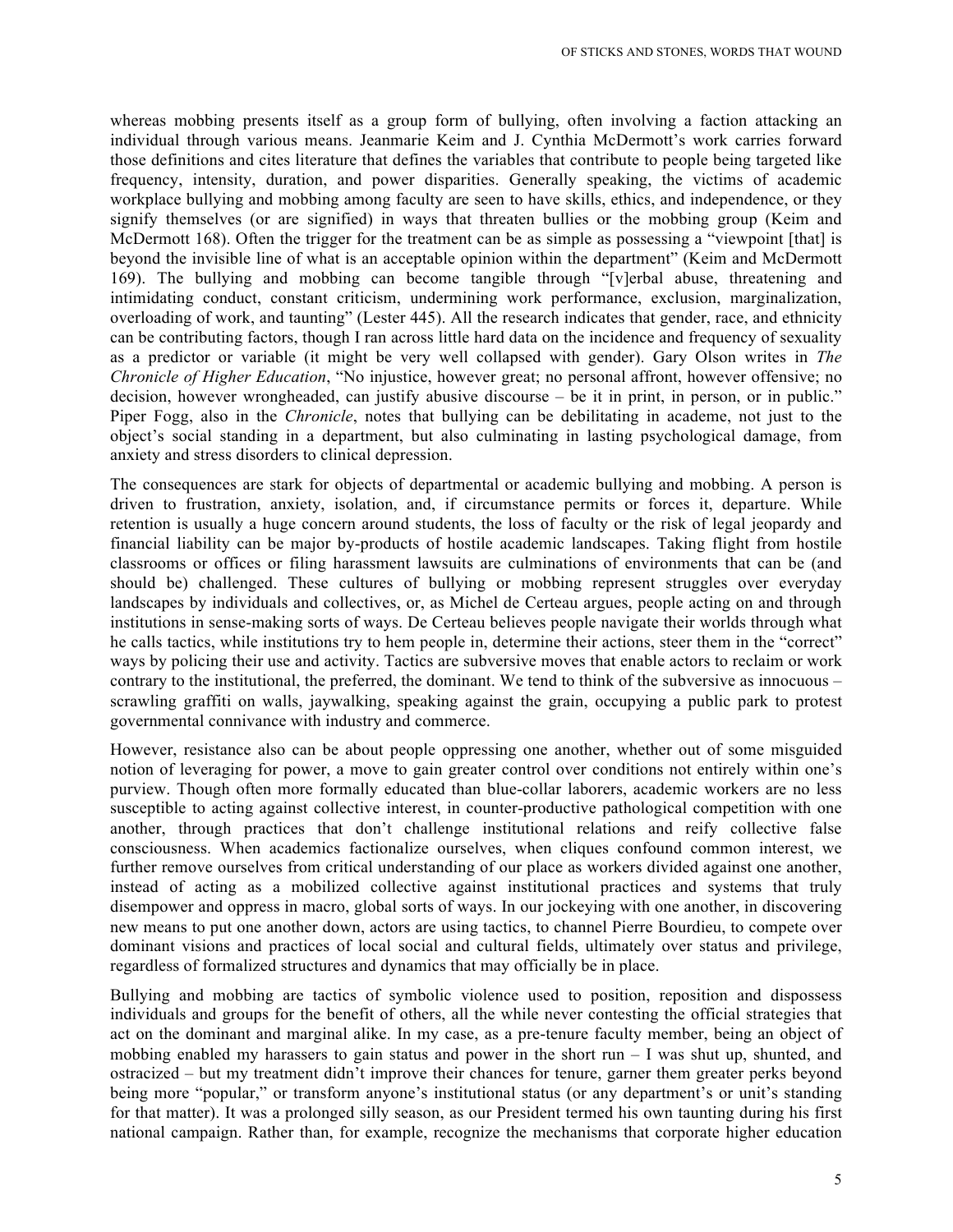uses to create the conditions for petty rivalries to metastasize into toxic relationships, academic workers fall prey to being divided against one another, creating instances and episodes that self-inflict and perpetuate the very subordination and dissent that institutions require to maintain their standing as benevolent paternal figures, who can ultimately own the mediation of troubles with their charges/children.

When I now look back, with the safety of tenure and the benefit of hindsight, I'm thankful that what I experienced wasn't a vulgar form of oppression. My harassment as a pre-tenure faculty member didn't involve someone spray painting "Die faggot!" on my office door. Nobody has ever physically abused any of my colleagues or me. Nobody has experienced the vulgar, like the night in Brooklyn when two Latino brothers, walking arm-in-arm, were brutally beaten, one to death, because a group of young men confused them for a gay couple. Instead, I now see the past few years as textbook mobbing, a form of bullying that was sustained through a variety of tactics, be it ostracizing, spreading false rumors, impugning a reputation, and mobilizing others to create a hostile environment – the silent treatment, exclusion, marginalization, forcing colleagues and students to ally (with or against). What drove my tormentors, subconsciously I'm sure, wasn't about homophobia or even me, perhaps; rather, it was about acting for power. By diminishing me, they were uplifted in their mental world. They came to control and exercise agency in a dynamic that temporarily benefited them, but never foundationally challenged or undermined that larger system at work. The damage was no less real and felt than broken bones, a bloodied body, or even the loss of life; rather, it was inherently psychological in its traumatizing nature, and no compensation can recover or repair that hurt. I now worry that the experience could have, may have, in fact, changed me fundamentally, moved me away from a core of who I was before as an administrator, a teacher, a scholar, and an activist.

To survive, I shifted away from my impulse to protest and fight and instead became conciliatory, fearful of conflict, watchful of every action to stave off another round of harassment. It reminded me of how my own family members and myself would react to the alcoholics and domestic abusers in our lives: the edge and tension always rife and charged; the alertness to count drinks and wave off tipping points for when someone would grow out of control; to manipulate conversations away from flashpoints for fights that could escalate into slaps, kicks and worse; to echo admonitions in our heads about not bringing conflict on ourselves. While I had long ago learned that it wasn't my fault or that I didn't cause my dad to hit me or my grandfather to drink or a former partner to overdose, I hadn't extended that lesson to my own workplace as a grown, hopefully mature man. That is, by virtue of being, I didn't deserve to be humiliated, taunted, and made to feel less than or unworthy. Yet there it was, whether I was still ashamed on some level to be homosexual, whether I was still uncomfortable in my own skin, or whether I still doubted my chops as a faculty administrator in a writing center, I still thought in the back of my mind, in my heart, that being bullied was all my fault, that I had brought it on myself, that I deserved to be treated badly. When I recognized that I had a right to be treated with dignity, that my learning and experience gave me expertise to do my teaching, scholarship and administration, I began to heal myself and to stop internalizing the oppression, the everyday, the unrelenting, and to begin to speak back and challenge. I discovered that I didn't need to wait for my academic life to get better; I needed to demand a different environment and turn a page. Yet even as I write these very words, I worry that the institutional and the system still wiggle free from contest, that any number of readers will focus only on the mob and the bullies. The lesson to me is that individuals and groups in tandem with abstract and intangible interests and structures (like institutions, disciplinarity, collegiality) demand scrutiny, challenge, and action.

When I now look back over the years, the refrain that "It gets better" echoes over and over in my mind. Clementi's tormentors have now inched through the criminal justice system and have paid their own debts through spectacle in their own right, and his parents have set up a foundation dedicated to building awareness of LGBTQ harassment. But, is anyone *better* on the far side of that moment, that sort of experience? More and more, these days I'm not sure getting better is the right frame. In my case, I'm now tenured and daily experience the autonomy that provides for me. This privileged position grants me the agency to speak without as much trepidation, yet the opportunity and willingness to do so is fleeting, even if the seductive potential of it all tickles the recesses of my imagination. Despite pulling my punches and holding back for another day to act on confrontations that have become the stuff of elaborate fantasies, the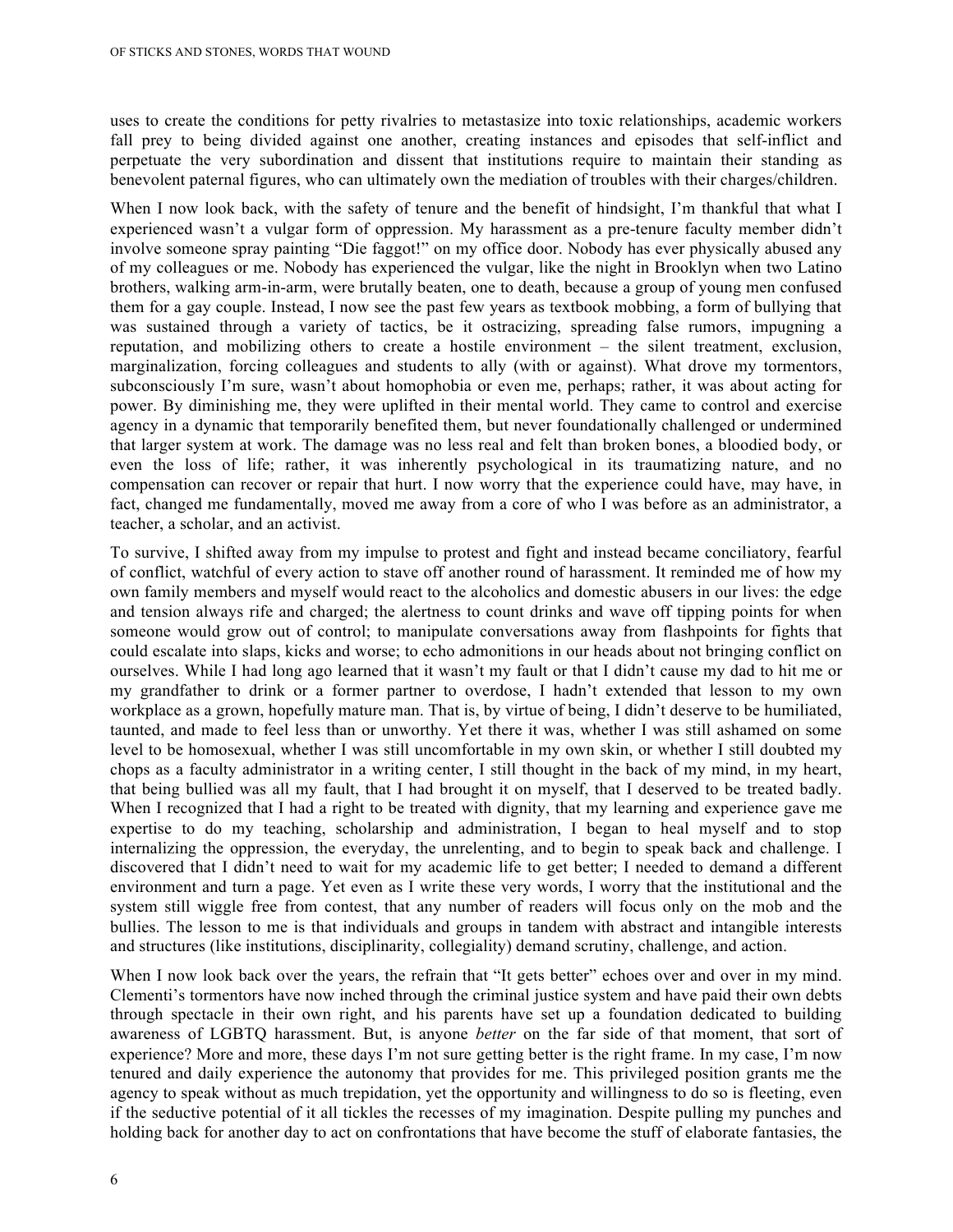exhaustion of what's come before, of what's transpired, leaves me empty. I now wonder what advice I'd have on my own "It Gets Better" video, what I'd say to another Clementi or to a younger academic version of myself.

My heart feels like it doesn't get better, that the tensions and minefields are inherent to the academic world in which I live, that they ebb and flow, that the targets or objects often shift over time, and that people just move on, physically, emotionally, or spiritually. My head thinks differently that it could get better, if the very nature of the everyday were to shift, if the dynamics that make possible and reward harassment, bullying and mobbing were to be contested. It could get better if activism were visible and local, not just remote PSAs and videos, but that learning and teaching extend beyond the conventional classroom to a whole host of fronts: institutional change; development for faculty, staff and students; and consciousness-raising about harassment and oppression in academic learning/teaching/working environments.

But, could it get better, really? I need to hope that it does, but the reality is sometimes it doesn't. Sometimes it's pretty awful. Sometimes it helps to hear students, colleagues, friends, and family just confirm and recognize, not attempt to dismiss or fix. It does no service to the young student, the novice administrator, or the junior colleague to hear the message that safety and security are states of mind and existence best deferred to another time. It can get better, it should get better, it will get better. We just can't go it alone. We need allies, not just in name, but in performance too. We need to create a world where "It gets better" is supplanted by a reality of mutual respect and regard for the inherent dignity and worth of every person.

## **Work Cited**

- Bagley, Christopher, and Pierre Tremblay. "Elevated Rates of Suicidal Behavior in Gay, Lebian, and Bisexual Youth." *Crisis: The Journal of Crisis Intervention and Suicide Prevention* 21.3 (2000): 111-17.
- Balester, Valerie M. "Revising the "Statement": On the Work of Writing Centers." *College Composition and Communication* 43.2 (1992): 167-71.
- Balester, Valerie M., and James McDonald. "A View of Status and Working Conditions: Relations between Writing Program and Writing Center Directors." *WPA: Writing Program Administration*  24.3 (2001): 59-82.
- Bourdieu, Pierre. *Distinction: A Social Critique of the Judgement of Taste*. Trans. Nice, Richard. Cambridge: Harvard University Press, 1984.
- ---. *Language and Symbolic Power*. Trans. Raymond, G. and M. Adamson. Ed. Thompson, J. B. Cambridge: Harvard University Press, 1991.
- ---. *Outline of a Theory of Practice*. Cambridge: Cambridge University Press, 1977. Print.
- Debord, Guy. *Society of the Spectacle*. Detroit: Black & Red, 2002.
- DeSouza, Eros R. "Frequency Rates and Correlates of Contrapower Harassment in Higher Education." *Journal of Interpersonal Violence* 26.1 (2011): 158-88.
- Eisenstein, Paul, and Ken Petri. "Working-through Professional Fantasy: Changing the Myths We Live By." *Journal of the Midwestern Modern Language Association* 31.3 (1998): 45-64.
- Ferruci, Stephen A. "Composition's Professionalism and the Writing Center Director: Rethinking the Director as a Teacher." *The Writing Instructor* (2001).
- Foucault, Michel. *Discipline & Punish: The Birth of the Prison*. New York: Vintage Books, 1977.